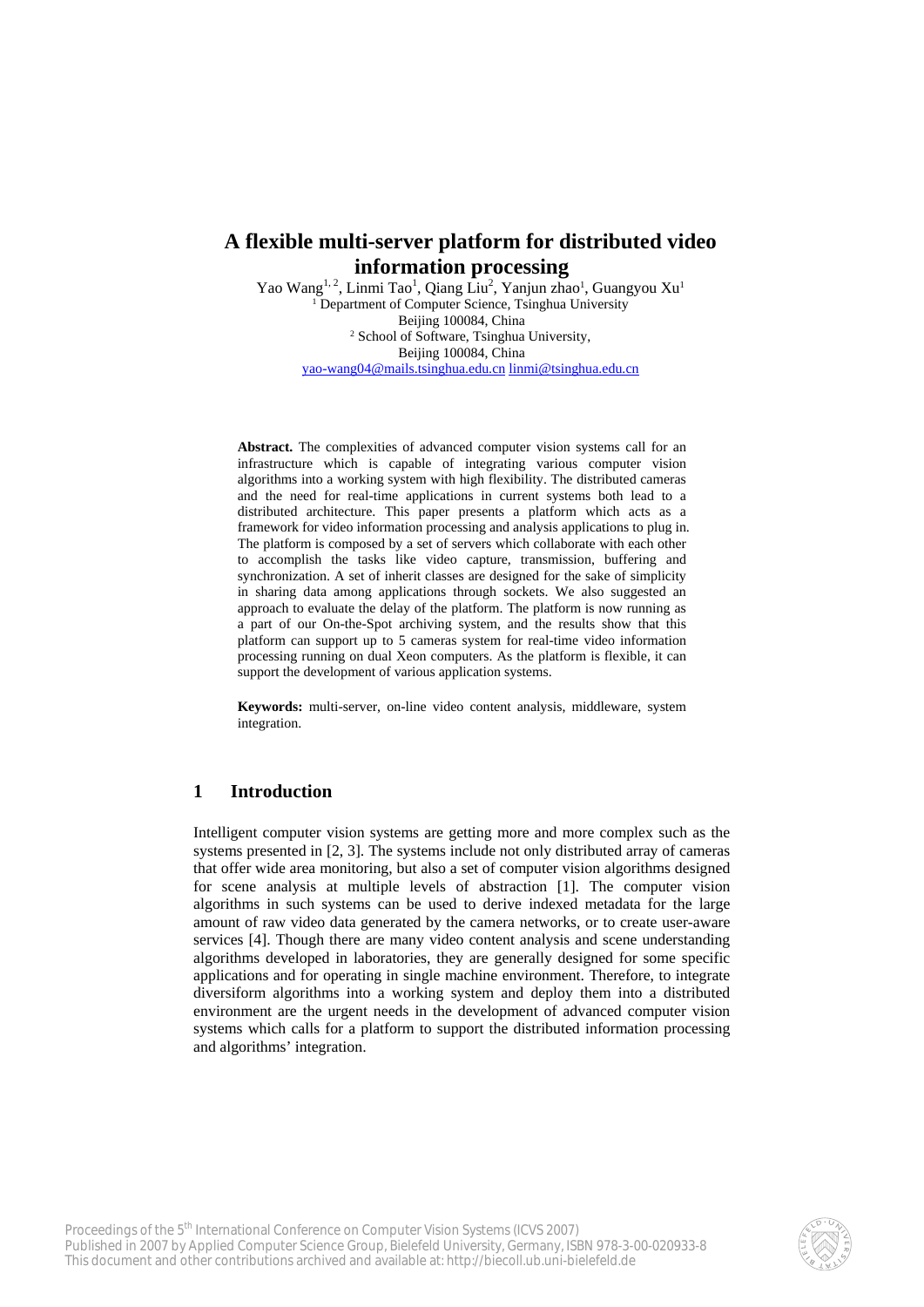Some previous works have presented a few architectures or middleware for the development and implementation of computer vision systems. For example, Tsinghua's SISS [5] presented a platform to help agents' management and inter-agent collaboration in a multi-agent system. It is designed for pervasive computing and do not meet some of the requirements of video-based information analysis systems. USC's MFSM [6] is a middleware which supports efficient real-time media data processing and user immersion. It didn't pay enough attention to issues on the distributed environment. NIST's smart data flow system [7] is a middleware that supports sensor data transmission in distributed environment, but it didn't explore the problems with the whole lifetime of video streams. Hereby, we present a server-based platform to enable distributed, scalable, easy-access video information processing. The following of this paper are organized as this, section 2 describe our basic idea of the system architecture. Section 3 is some detail design aspects of the platform. Section 4 is the experiments and some results, followed by section 5, the conclusion and future work.

# **2 Overview of system architecture**

An advanced computer vision system such as an intelligent video surveillance system generally includes video data capture, transmission, analysis, storage and retrieval [8]. These different parts form a pipeline of the video stream processing which requires a common platform. However, most researches only focus on the analysis part of the whole pipeline. In this regard, our idea is to provide a ready-foruse framework. The framework can run in minimal configuration which is mainly a video record system that collects cameras' image data, compresses it and stores in files for retrieving. For building an intelligent computer vision system, the platform also provides an easy-use interface for high level video analysis applications to plug in and work without much modification. We provide two access points which correspond to on-line and off-line processing. For an on-line application, the video frames are directly captured form cameras, and for an off-line application, the video frames are retrieved from storage files. The applications use a query like methods to get video frames, and to get metadata from other applications by means of callback. All metadata is synchronized to video frames and can be used as indexes of video streams to provide more efficient search as well as more efficient storage.

Figure 1 shows an overview of the system. The software architecture can be divided into a server domain and an application domain. In the server domain, there are various type of servers connected and communicate with each other. This is the main part of the platform. In the application domain, algorithms are treated as independent module applications and communicate with the server through sockets. This separation of server domain and application domain brings two benefits. First, it divides the tasks of video analysis from the other front and end tasks such as data fetching and result record. Now the data transmission of whole system can be managed by the platform and be transparent to the applications. Second, the server and applications are designed as separate processes and communicated by standard socket. This means that applications can be written in any language and the crash of

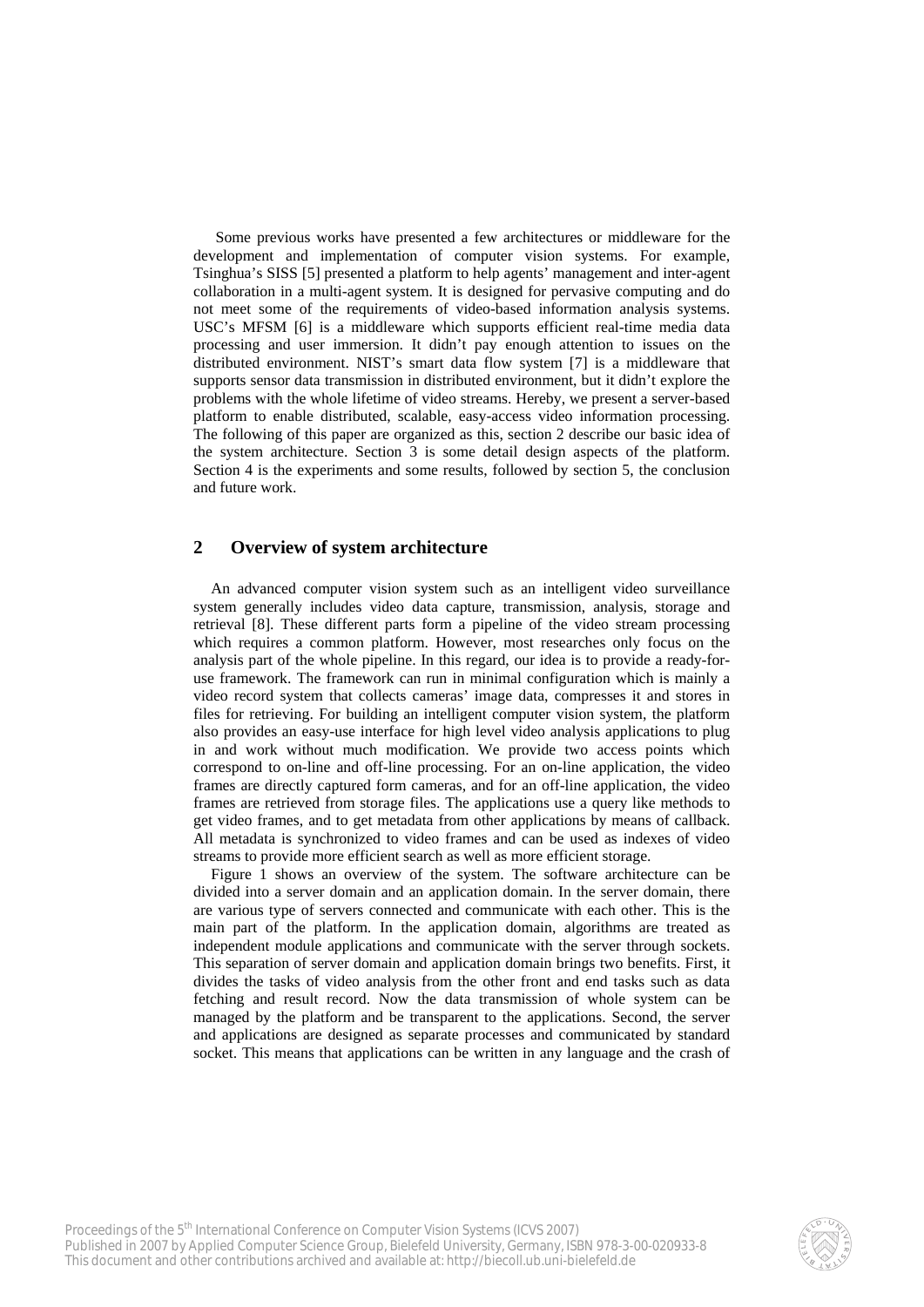one application will not result in the brake down of other applications or servers. This is important especially in prototype stage when the algorithms are not very robust and efficient.



**Fig. 1.** A brief view of the platform's architecture. The server domain is comprised of various types of servers which act as agents to serve there local applications. There are three types of servers. The capture servers (red) have threads which interface with the sensors (cameras) and distribute sensor data to other servers for analysis. It also records the original data files for retrieval. The process servers (green) buffer the sensor data and provide scalable video frames according to the application requirements. The archive server (blue) holds a full connection with the other servers to collects metadata form analysis applications and fetch original data files for end users.

For a distributed system, the servers are allocated in different hosts. Each host runs one server to provide services for applications on the same host. On the other hand, the distributed environment is transparent to the applications. They just collaborate with its local server as if all other resources are local. In this regard, the server acts like an agent which serves local applications and collaborates or negotiates with other servers. We summarize the main requirements to the servers as follow:

1. Interface with the cameras and fetch the sensor data.

2. Negotiate with each other, locate the sensor data streams, then collect them and buffer them for applications.

3. Locate applications, route metadata for them as well as manage their local applications' run.

4. Compress and decompress the video data for transmission through network.

5. Manage the buffer pool, refresh it for real-time streams and fetch specified buffer for applications.

6. Provide context information to the applications so that they can run in a contextaware manner.

7. Provide necessary privacy enhancement for the system so as private data will not be abused. (This requirement is not discussed in the paper)

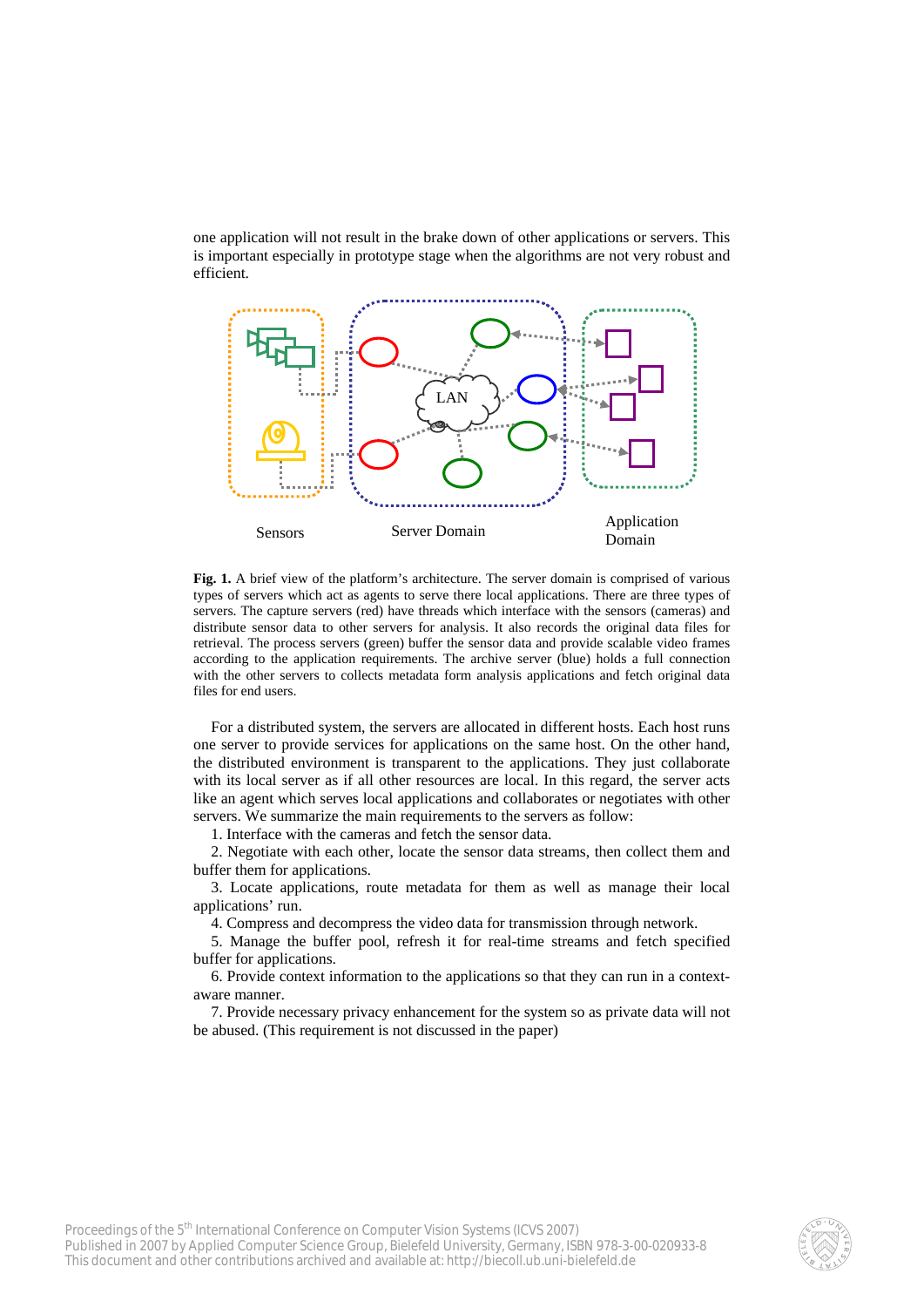# **3 Specifications**

### **3.1 Multi-thread servers**

As the servers have to carry out several tasks and serve multiple applications, its structure is highly multi-threaded (as shown in figure 2). There are three main types of threads in the servers. A sensor data collecting thread runs in a loop to receive sensor data from data source (capture card, file, socket, etc.) and inserts it into a buffer pool. It works in push mode and discards oldest data in pool when new data comes. A sensor data consuming thread may be a decoding thread which decompress the video data and put into another frame buffer pool, or a data sending thread which sends the sensor data to other hosts. A client serve thread serves an application and fetches corresponding data from the buffer pools. The buffer pools are essentially queues shared by reader and writer threads. We utilize the reader-preference lock to synchronize the threads.

All servers are designed under this multi-thread model which gives the server good scalability in design. For example, when we add metadata sending and receiving function to the server, what have to do is just add new threads in it. Similarly, if we need sensor data recording, a new sensor data consuming thread can be integrated in the server conveniently.



**Fig. 2.** The multi-thread structure of the servers.

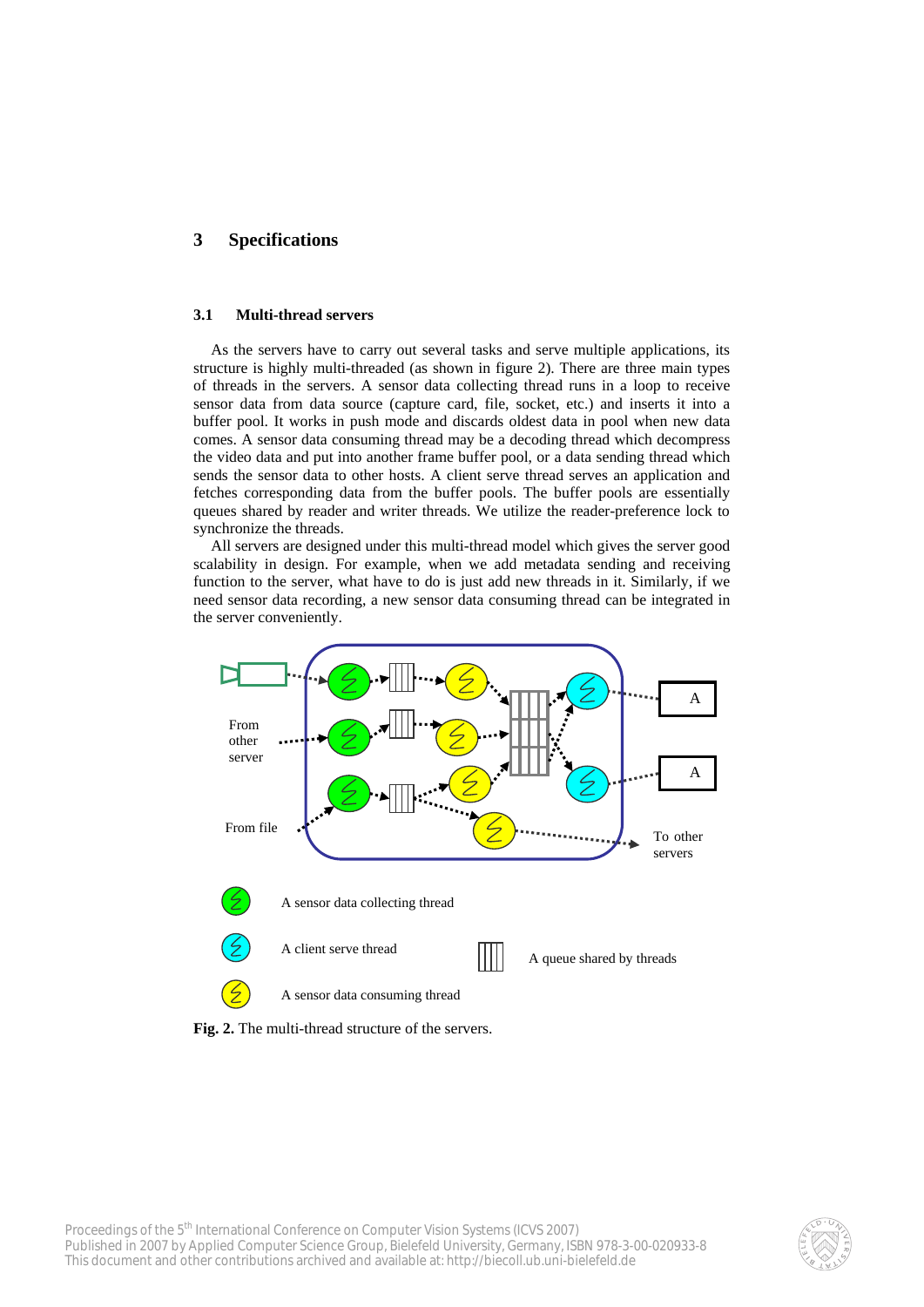### **3.2 Video data and metadata distribution**

In out current system, the data distribution among different hosts is based on TCP/UDP. The UDP is adopted for video streams distribution and TCP is used for metadata transportation. We use MPEG-2 as our video codec and the metadata is constructed in a MPEG-7 compliant XML data structure. The TCP connections are built and maintained by servers. We are currently using a global configure file to enable the servers to find each other and locate the resource.

Since XML data structure is widely used in the platform for metadata sharing and application-server communications, we design a set of classes for the transparency in application programming. The inherit structure of the classes are specified as figure 3.



**Fig. 3.** The inherit structure of the assistant classes used for XML message generating and sharing. Other classes can be added under this structure due to new requirements.

#### **3.3 Video scalability in application serves**

Scalability is required when serve various applications. The scalability can be studied from three aspects, temporal, spatial and random access. [9] Every time an application requests a frame from the server, it creates an instance of the FrameRequest class (shown in figure 3), fills the properties and sends it to the server. The server then parses the request, pick matching data from buffer pools and do some transformation before send it to the application.

**Table 1.** The main properties of the FrameRequest class.

| Property name  | Property description        |  |  |  |
|----------------|-----------------------------|--|--|--|
| Camera ID      | Describe the request video  |  |  |  |
|                | stream.                     |  |  |  |
| Frame interval | Describe the frame interval |  |  |  |

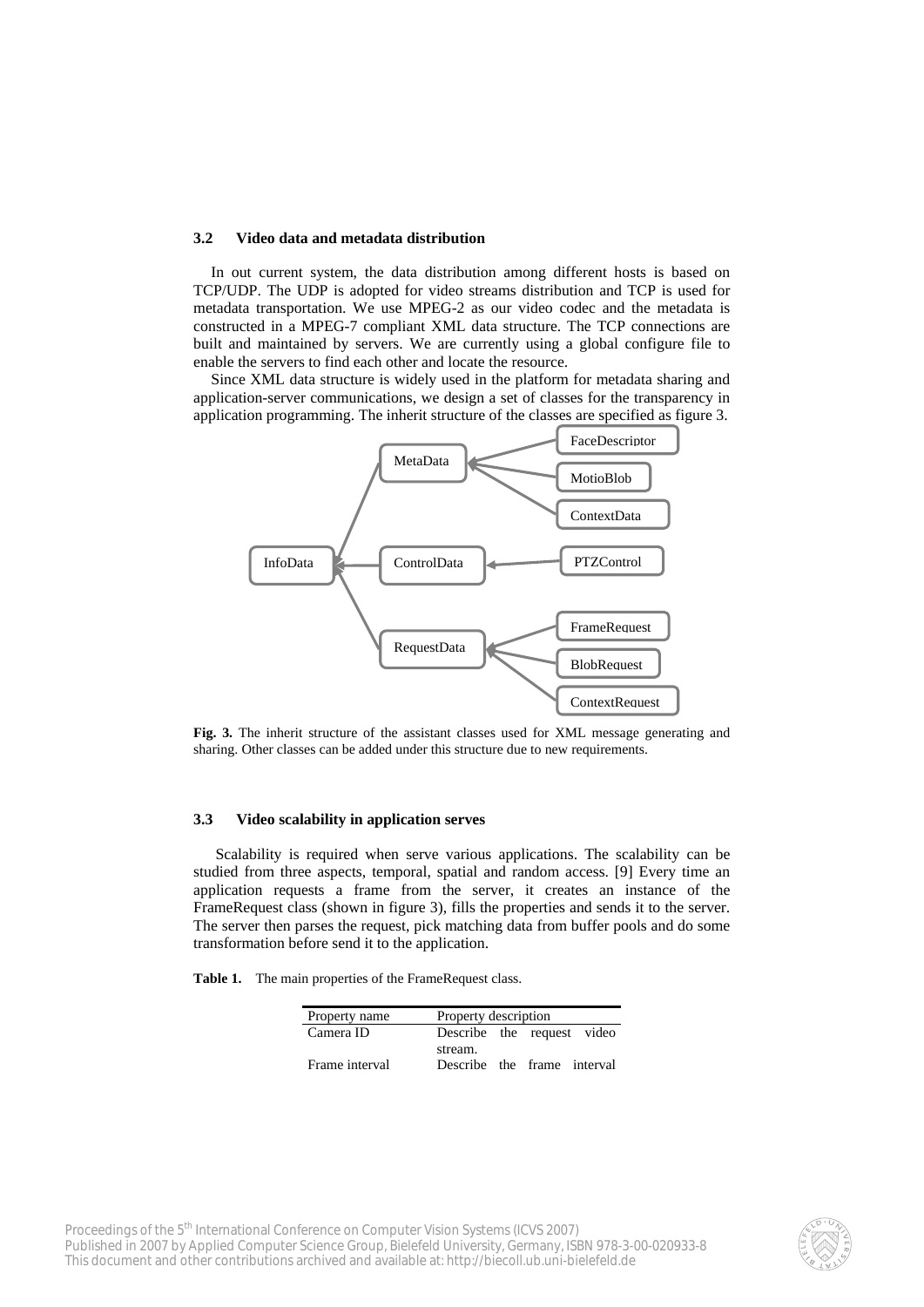|                | from last frame. This enables   |
|----------------|---------------------------------|
|                | applications to get frames in   |
|                | different frame rate.           |
| Frame size     | Describe the request frame      |
|                | size.                           |
| Request region | Request a special region in the |
|                | frame.                          |
| Frame type     | Describe the frame type like    |
|                | grew level or color image.      |

### **3.4 Synchronization of streams**

The distribute processing brings synchronization challenges which need to be solved before the platform can work. Here we give two examples to illustrate the challenges. In the first example, an application detects the moving area of every frame as its output. This output is collected and further recorded in an archive file in MPEG-7 format. For an off-line browsing and retrieval application, when an aim object is found, it has to locate the frames described in the archive file. In the second example, a data fusion application uses outputs of different applications to analysis the object's location. This means the fusion application has to synchronize different metadata derived form different camera data.

We use both time and buffer symbol to synchronize the streams and metadata. When a compressed buffer is obtained from a capture card, a buffer number and a timestamp will be added to the head of the buffer. To synchronize the video data with the metadata, the buffer symbol is adopted while to synchronize different video streams, the timestamp is utilized. An NTP (Network Time Protocol) server is established to ensure all capture servers to be synchronized to be synchronized with a common time source. The details are shown in figure 4.



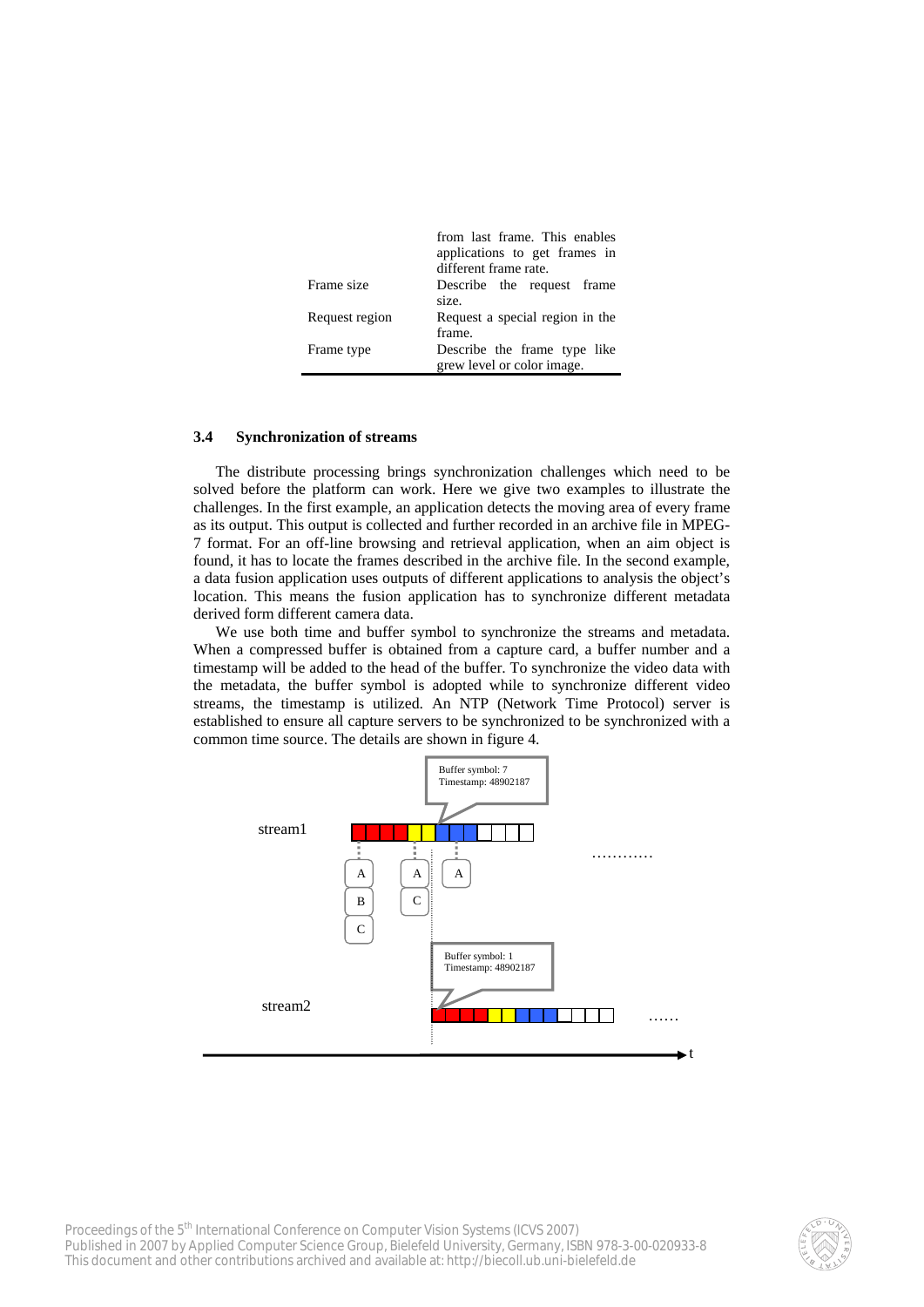**Fig. 4.** Because the applications are not synchronized with each other, the frames in stream may be treated differently. As shown in the figure, the first frame is treated by application A, B and C. The second one is treated by application A and C. And the third frame is only treated by application A. Two streams which may start at different time. Each stream marks every buffer with a buffer symbol and a timestamp. The buffer symbol can not be used for cross stream synchronization, but can be used for single stream synchronization.

### **3.5 Storage and retrieval parts**

In the platform, the media streams are stored in capture servers while they are generated. The files are divided into sections in constant time length and named after the start time and stream ID. The capture server also includes a thread which responses to other servers' requests and creates TCP data streams based on the storage files. Currently an application is built on the archive server to collect metadata from other servers and construct a MPEG-7 file which describes the video data. Another application is developed to provide a user interface which help the user efficiently use the archive files (figure 8).

```
<Descriptor xsl:type="MovingRegionType"> 
  <MediaLocator> 
    <MediaUrl>Video\Cam1_48902187.mpg</MediaUrl> 
  </MediaLocator> 
  <TextAnnotation> 
    <FreeTextAnnotation>Pedestrian</FreeTextAnnotation> 
  </TextAnnotation> 
  <Descriptor xsl:type="SpatioTemporalLocator"> 
    <FigureTrajectory type="rectangle"> 
      <MediaTime> 
        <MediaTimePoint>T00:01:33</MediaTimePoint> 
        <MediaDuration>PT1M10S</MediaDuration> 
      </MediaTime> 
      <Descriptor xsl:type="TemporalInterpolation"> 
        <WholeInterval> 
          <MediaDuration>PT1M10S</MediaDuration> 
        </WholeInterval> 
 … 
      </Descriptor> 
    </FigureTrajectory> 
  </Descriptor> 
</Descriptor>
```
**Fig. 5.** A sample MPEG-7 code created by the retrieval application which store a moving object's trajectory and type.

### **4 Implementation and results**

The servers were implemented with ACE [10] and the MPEG encode and decode part were using FFmpeg [11]. We currently apply our platform on the project named On-The-Spot Archiving system. It is an application system operated in the meeting

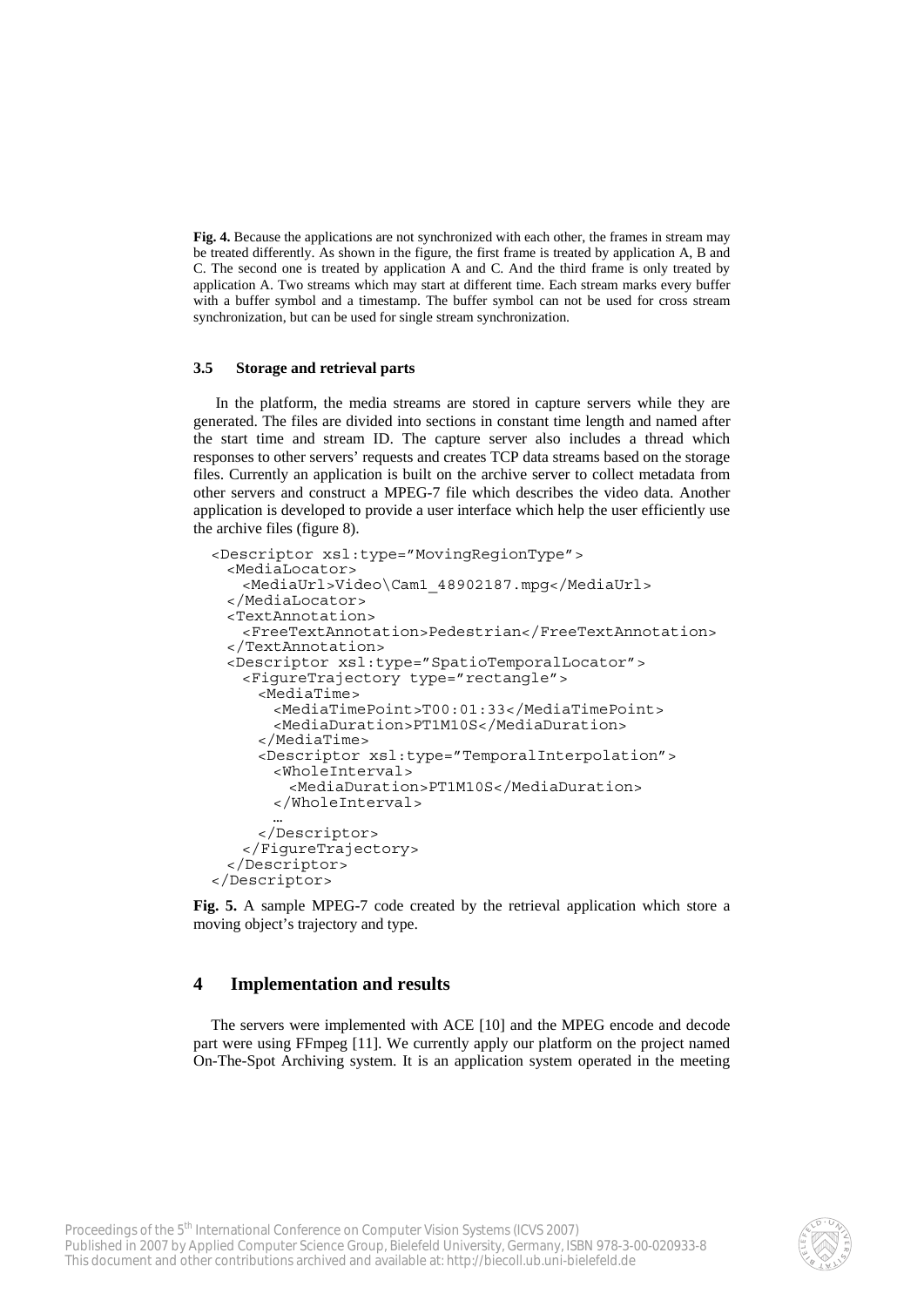room environment and aims to create meeting archive in on-line. We use two computers run as capture hosts. One equipped with two capture cards and the other with three. Several other computers run as process servers and archive server. They are all connected to a hub through 10Mbps ports.

As latency is a key parameter for soft real-time applications. We design a method to test the latency form a physical event happens to video frames which describes this event reach an application. As shown in figure 6, an application is running on processing server which includes several threads. One thread creates black-white picture sequence on the LCD screen. This thread simulates an event (which is "screen become white" event) happens periodically and record the exact time when the event happens. A camera focuses the LCD screen, and the data is captured by a capture server and sent back to the process server. Other threads of the application acquire video frames from the server and check whether they are black or white. These threads simulate the applications which acquire video streams for analysis. When a white frame is detected by a thread, it also records the time. The difference between the show-thread's time record and the check-threads' time record is the total time interval of capture, compress, transmit and buffering. We use two capture servers to generate 5x1Mbps video streams. One of the streams is used as delay test stream. A third computer is used for the process server and tests the delay. The delay are recorded for seven times and shown in figure 7.

From figure 7, it can be found that on a single processor machine, the latency becomes large when four applications request the same stream. However, on a multi processor machine, the latency is acceptable even five applications request the same steam. This implies that when multiple applications running on the same host, the processing ability of CPU becomes the bottleneck. Allocating some applications to additional hosts could handle such situations.



**Fig. 6.** Latency test. An application runs on the process server. It shows black-white frames and detects them to compute the latency. Black frame lasts for 2s while white frame lasts 40ms.

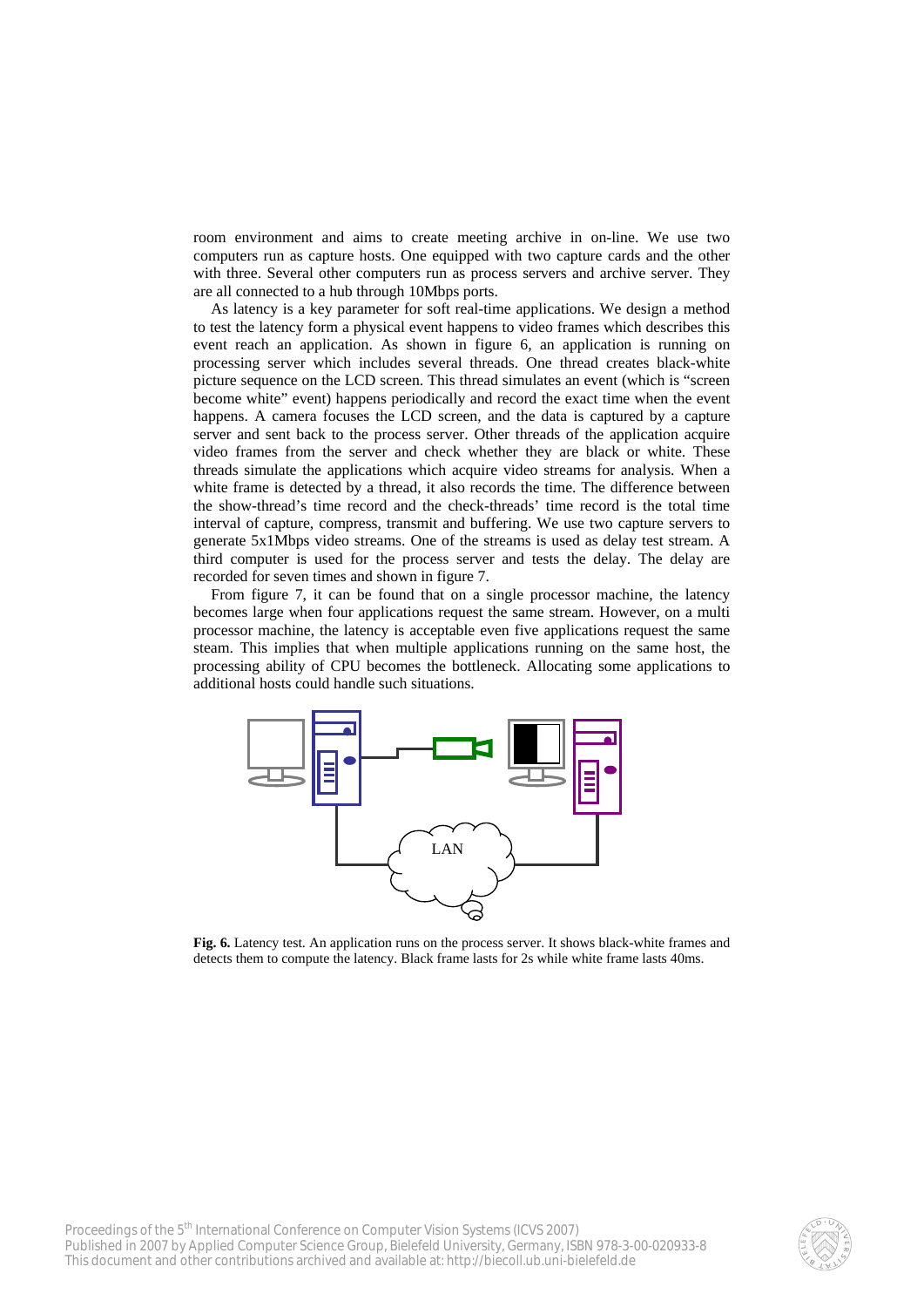

**Fig. 7.** Some results of the delay test. The left one shows the result of the test program running on an AMD Athlon 2000+ computer, and the right one is the result running on a dual Xeon 2.4GHz computer. Each colored line represents a thread which simulates an application running on the platform. For the left one, we test the delay of 1, 2, 3, and 4 threads. For the right one, we test the delay of 1 and 5 threads.



**Fig. 8.** The user interface of the off-line browsing and retrieval application.

# **5 Conclusion and future work**

The distributed processing of the video streams improves the flexibility of a computer vision system. In this paper, we presented a distributed architecture for complex computer vision application systems. We use multi-servers to meet the common requirements from most software modules like collecting sensor data streams, routing metadata and sharing context information. Some module applications